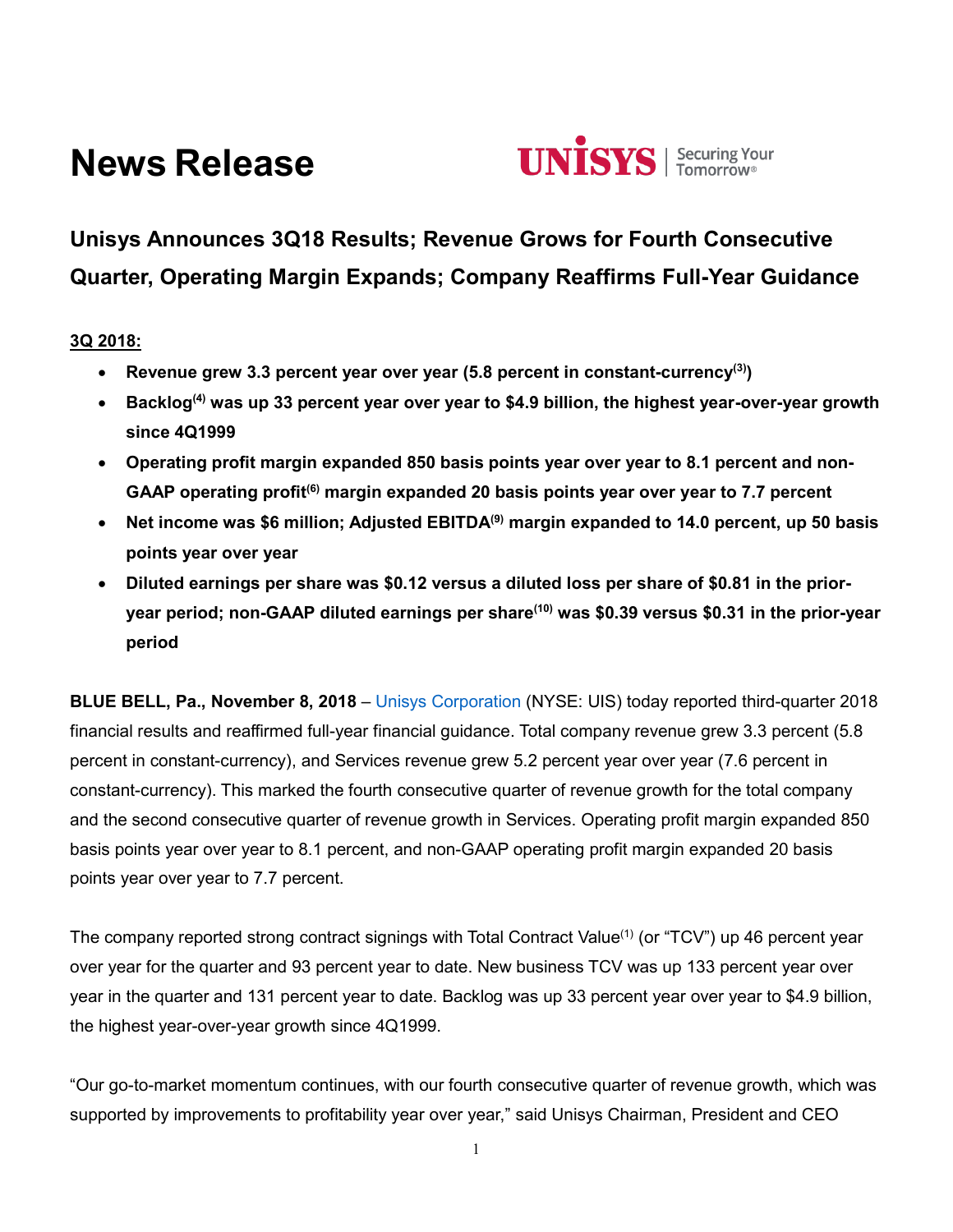Peter A. Altabef. "Additionally, we made further progress with our focus on digital transformation for state governments, as we signed a contract with the Virginia Information Technology Agency following contracts we have signed over the last twelve months with the states of Hawaii, Georgia and Kansas."

# **Summary of Third-Quarter 2018 Business Results**

# **Company:**

Revenue grew 3.3 percent year over year to \$688.3 million (up 5.8 percent in constant-currency), reflecting the fourth consecutive quarter of total company revenue growth. Non-GAAP adjusted revenue<sup>(5)</sup> was up 2.8 percent year over year to \$685.2 million.

Operating profit margin expanded 850 basis points year over year to 8.1 percent. Non-GAAP operating profit margin expanded 20 basis points year over year to 7.7 percent, helped by a Technology quarter that was stronger than company expectations.

Net income for the third quarter was \$6.1 million, versus a net loss of \$41.1 million in the third quarter of 2017. Diluted earnings per share was \$0.12, versus a diluted loss per share of \$0.81 in the third quarter of 2017. Non-GAAP diluted earnings per share was \$0.39 versus \$0.31 in the prior-year period.

Adjusted EBITDA for the third quarter increased to \$96.1 million, and Adjusted EBITDA margin expanded to 14.0 percent, up 50 basis points year over year.

Third-quarter cash used in operations was \$15.5 million versus operating cash flow of \$53.9 million in the third quarter 2017, largely driven by an increase in receivables related to several Technology contracts signed late in the quarter. Third-quarter adjusted free cash flow<sup>(12)</sup> was \$(6.4) million, versus \$70.2 million in the third quarter of 2017. At September 30, 2018, the company had \$516.1 million in cash and cash equivalents.

The company reaffirms full-year 2018 guidance for non-GAAP adjusted revenue of \$2.7-2.825 billion (GAAP revenue of \$2.75-2.875 billion), non-GAAP operating profit margin of 7.75-8.75 percent (GAAP operating profit margin of 9.5-10.5 percent) and adjusted EBITDA margin of 13.7-14.9 percent.

TCV grew 46 percent year over year, and new business TCV grew 133 percent. On a cumulative basis year to date, TCV was up 93 percent year over year, with new business TCV up 131 percent year over year.

2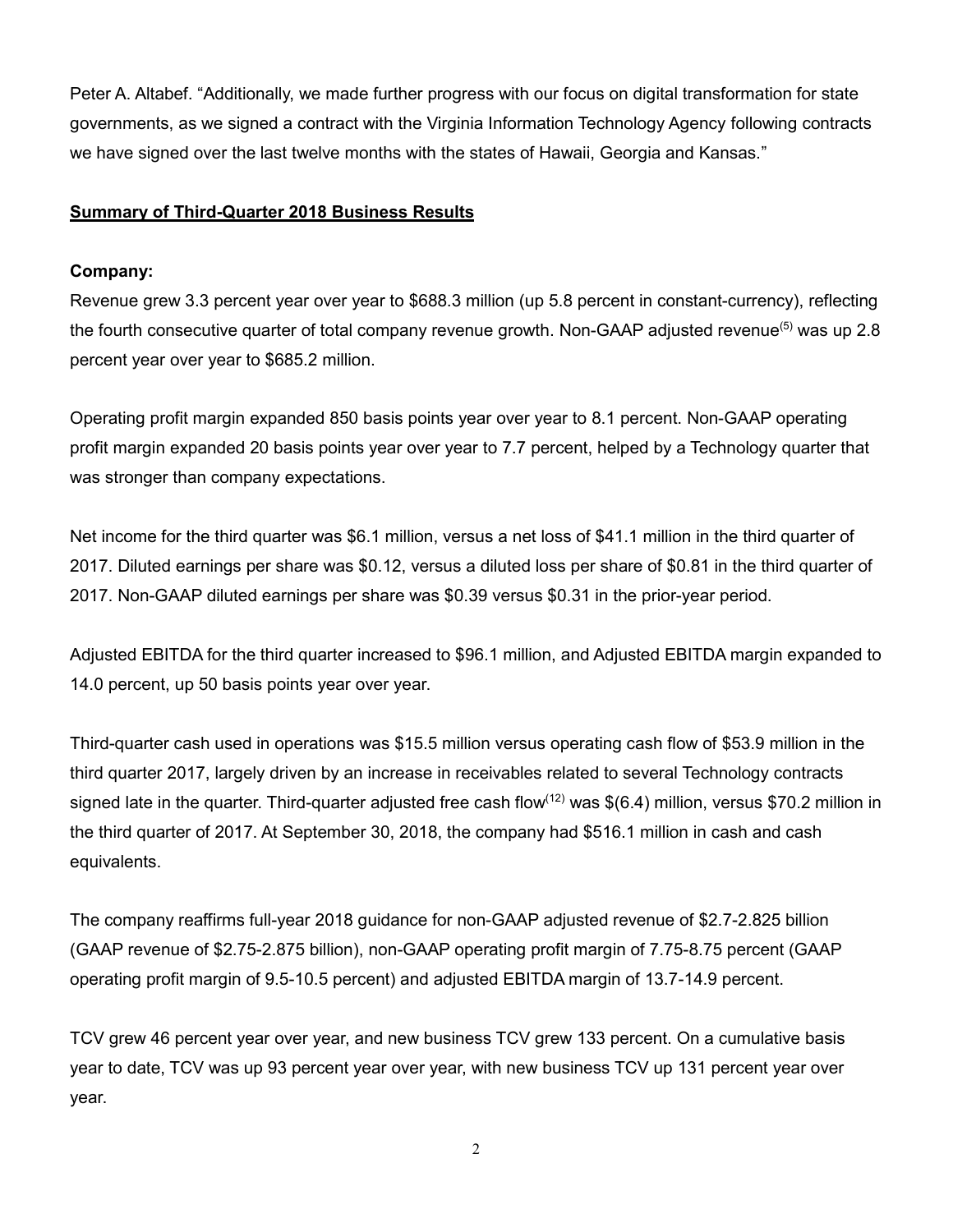# **Services:**

Services revenue grew 5.2 percent year over year (or 7.6 percent in constant-currency) to \$605.6 million, marking the second consecutive quarter of revenue growth for the segment. Services non-GAAP adjusted revenue grew 4.7 percent year over year to \$602.5 million. Backlog grew 33 percent year over year to end the third quarter at \$4.9 billion, the highest year-over-year growth since 4Q1999. Services gross profit margin was 15.9 percent, down 60 basis points year over year, and Services operating profit margin was 3.1 percent, down 10 basis points year over year. Non-GAAP adjusted Services gross profit margin<sup>(7)</sup> was 15.4 percent, down 110 basis points year over year, and non-GAAP adjusted Services operating profit margin<sup>(8)</sup> was 2.6 percent, down 60 basis points year over year. Year-over-year declines in Services margins were driven by new Services contracts in ramp-up stage.

# **Technology:**

Technology revenue in the third quarter was \$82.7 million, ahead of company expectations and up sequentially, although down 8.9 percent year over year (or 5.3 percent in constant currency). Technology gross profit margin for the third quarter expanded 910 basis points year over year to 62.4 percent. Technology operating profit margin was up 860 basis points year over year to 39.7 percent. The improvements to Technology margins were driven in part by a higher mix of software revenue in the quarter.

# **Key Third-Quarter Contract Signings:**

In the third quarter, the company entered into several key contracts in each of its sectors including the following:

- U.S. Federal: Unisys signed a contract with the U.S. Army for the first phase of Next Generation Biometric Collection Capability. Unisys will leverage its [Stealth\(identity\)™](https://www.unisys.com/offerings/security-solutions/unisys-stealth-products-and-services/stealth(identity)) Software solution and deep domain expertise in biometrics system integration for the U.S. Federal Government to provide end-to-end data flow required to support multiple U.S. Army operational missions, and to be capable of achieving efficient, near real-time, identity matches to the soldier in the field.
- Public: The Virginia Information Technologies Agency (VITA) has awarded a six-year, \$242.4 million contract to Unisys for server, storage and data center services, representing a significant step in VITA's strategy to modernize the state's IT infrastructure.
- Commercial: Unisys announced it has entered into an agreement with Bangalore International Airport Limited (BIAL) to develop an Analytics Center of Excellence. The Analytics Center of Excellence will support a business intelligence and advanced data analytics platform for BIAL to consolidate and rationalize the Airport's strategic, tactical and operational reporting – enabling Airport staff to make faster and better-informed business decisions, process air travelers more quickly and enhance the airport experience for the customer.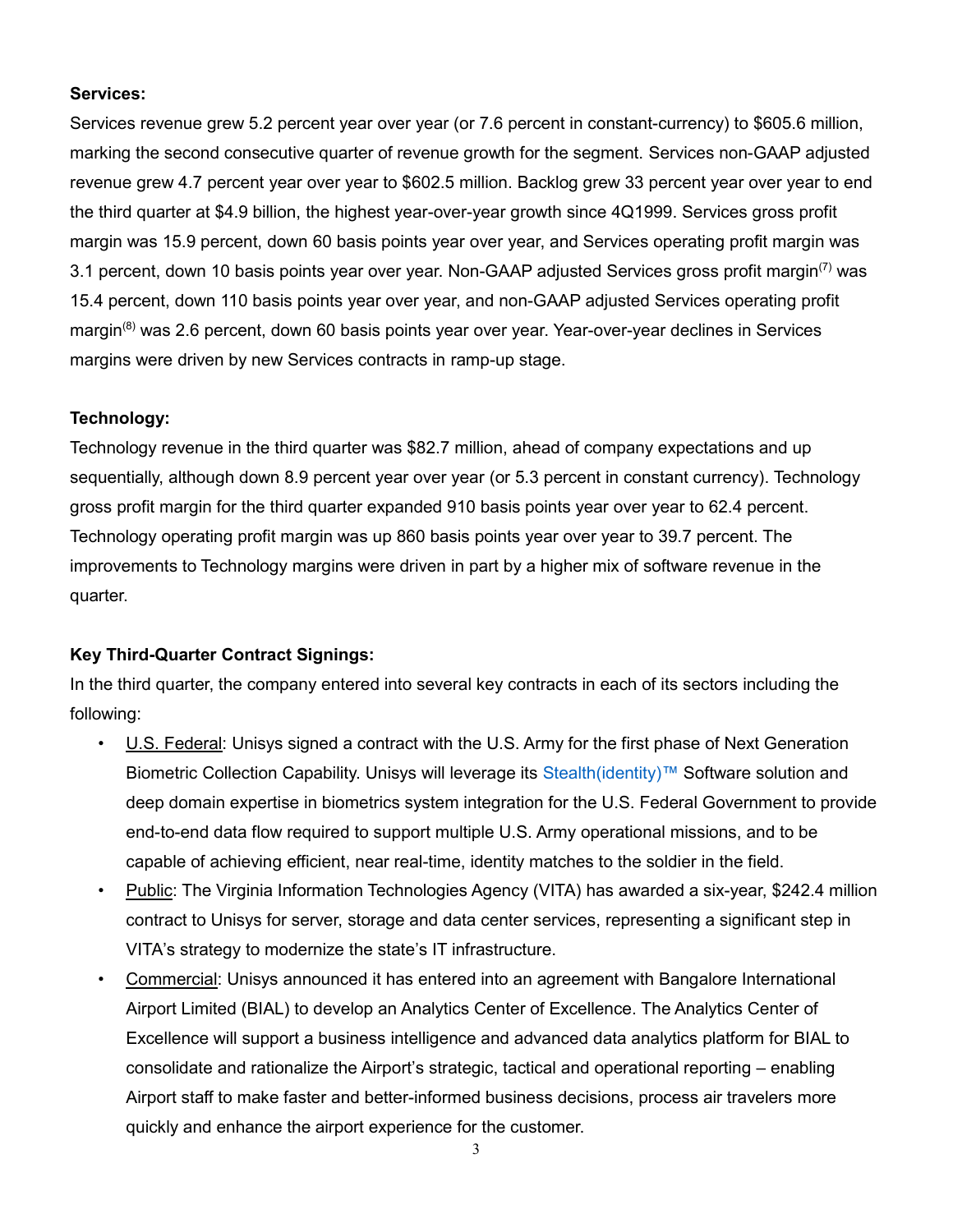• Financial Services: Unisys' banking platform, [Elevate™,](https://www.unisys.com/elevate) was selected by Monmouthshire Building Society (MBS) to provide new current account services to its customers – which many building societies in the UK do not offer. The new services include digital wallet capabilities which provide MBS customers more flexibility in managing their money.

# **Conference Call**

Unisys will hold a conference call today at 5:00 p.m. Eastern Time to discuss its results. The listen-only webcast, as well as the accompanying presentation materials, can be accessed on the Unisys Investor website at [www.unisys.com/investor.](http://www.unisys.com/investor) Following the call, an audio replay of the webcast, and accompanying presentation materials, can be accessed through the same link.

(1) **Total Contract Value** – TCV is the estimated total contractual revenue related to contracts signed in the period including option years (Federal contracts only) and without regard for cancellation terms. New business TCV represents TCV attributable to new scope for existing clients and new logo contracts.

(2) **Annual Contract Value** – ACV represents the revenue expected to be recognized during the first twelve months following the signing of a contract in the period.

(3) **Constant currency** – The company refers to growth rates in constant currency or on a constant currency basis so that the business results can be viewed without the impact of fluctuations in foreign currency exchange rates to facilitate comparisons of the company's business performance from one period to another. Constant currency is calculated by retranslating current and prior period results at a consistent rate.

(4) **Backlog** – Backlog is the balance of contracted services revenue not yet recognized, including only the funded portion of services contracts with the U.S. Federal government.

# **Non-GAAP and Other Information**

Although appropriate under generally accepted accounting principles ("GAAP"), the company's results reflect revenue and charges that the company believes are not indicative of its ongoing operations and that can make its revenue, profitability and liquidity results difficult to compare to prior periods, anticipated future periods, or to its competitors' results. These items consist of certain portions of revenue, post-retirement and cost-reduction and other expense. Management believes each of these items can distort the visibility of trends associated with the company's ongoing performance. Management also believes that the evaluation of the company's financial performance can be enhanced by use of supplemental presentation of its results that exclude the impact of these items in order to enhance consistency and comparativeness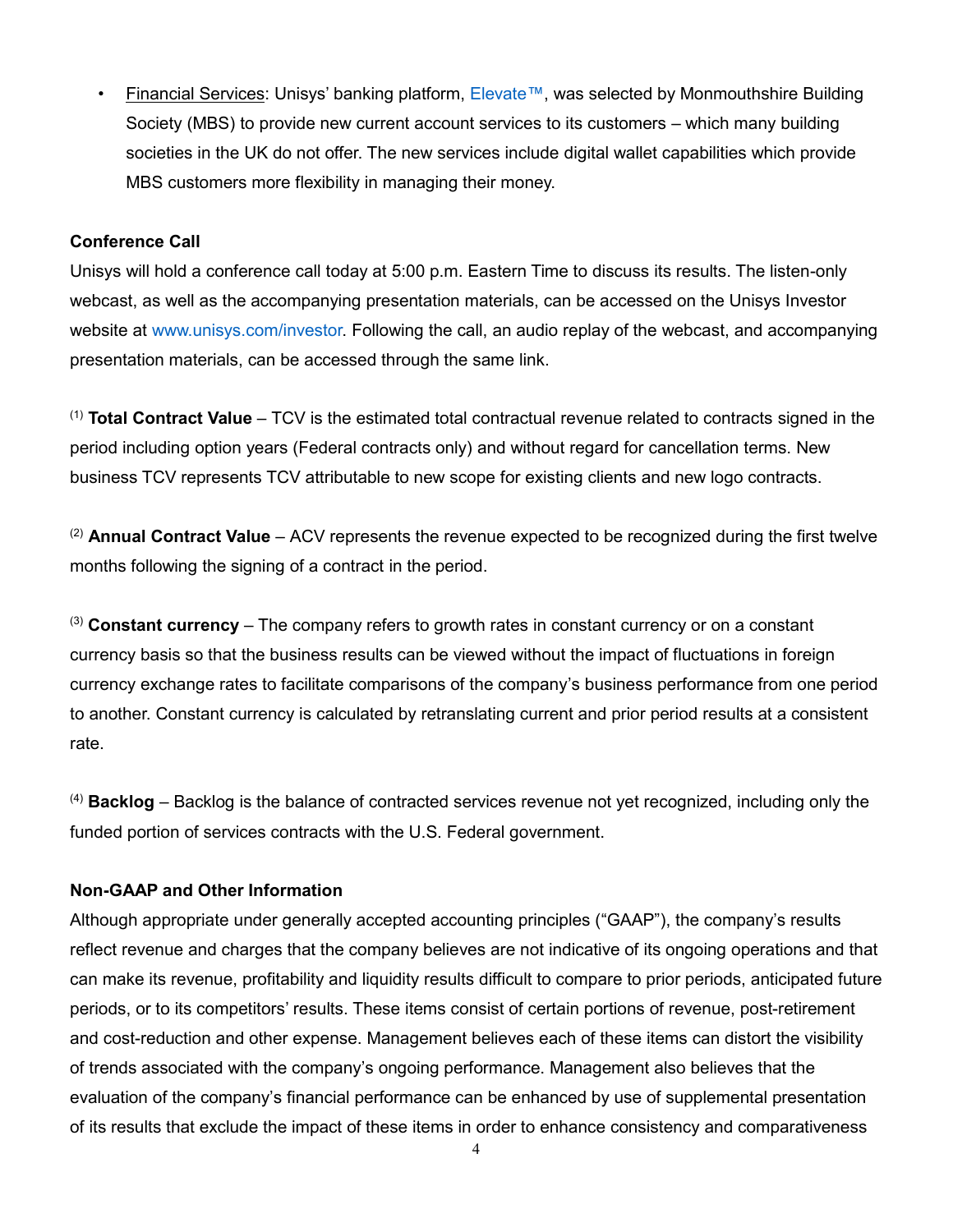with prior or future period results. The following measures are often provided and utilized by the company's management, analysts, and investors to enhance comparability of year-over-year results, as well as to compare results to other companies in our industry.

(5) **Non-GAAP adjusted revenue** – In 2018, the company's non-GAAP results reflect adjustments to exclude certain revenue. This includes revenue from software license extensions and renewals which were contracted for in 2017 and properly recorded as revenue at that time under the revenue recognition rules then in effect (ASC 605). Upon adoption of the new revenue recognition rules (ASC 606) on January 1, 2018, and since the company adopted ASC 606 under the modified retrospective method whereby prior periods were not restated, the company was required to include \$53 million in the cumulative effect adjustment to retained earnings on January 1, 2018. ASC 606 requires revenue related to software license renewals or extensions to be recorded when the new license term begins, which in the case of the \$53 million is January 1, 2018. The company has excluded revenue and related profit for these software licenses in its non-GAAP results since it has been previously reported in 2017. This is a one-time adjustment and it will not reoccur in future periods. However, in its 2018 quarterly disclosures, the company is required to report what its financial statements would have been if it had not adopted ASC 606. The \$53 million is included in those adjustments. There are additional adjustments being made, but they do not represent previously recorded revenue. Those adjustments represent other differences between ASC 605 and ASC 606, principally extended payment term software licenses and short-term software licenses both of which are recorded at the inception of the license term under ASC 606 but were required to be recognized ratably over the software license term under ASC 605. Additionally, the company's non-GAAP results include adjustments to exclude certain revenue and related profit relating to reimbursements from the company's check-processing JV partners for restructuring expenses included as part of the company's recent restructuring program.

(6) **Non-GAAP operating profit** - The company recorded pretax post-retirement expense and pretax charges in connection with cost-reduction activities and other expenses. For the company, non-GAAP operating profit excluded these items. The company believes that this profitability measure is more indicative of the company's operating results and aligns those results to the company's external guidance which is used by the company's management to allocate resources and may be used by analysts and investors to gauge the company's ongoing performance. During 2018, the company included the non-GAAP adjustments discussed in (5) herein.

(7) **Non-GAAP adjusted Services gross profit margin** – During 2018, the company included the adjustments discussed in (5) herein.

5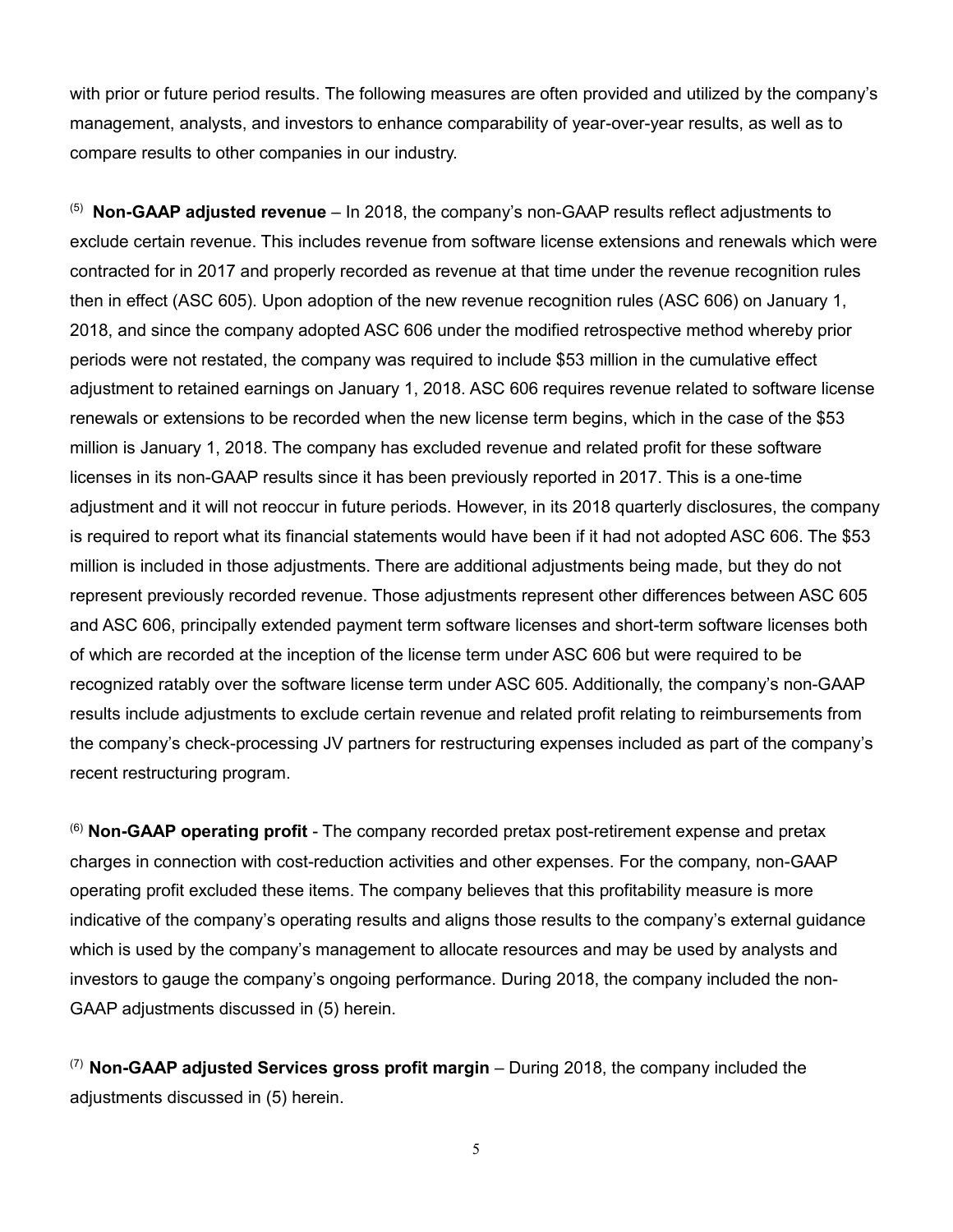(8) **Non-GAAP adjusted Services operating profit margin** – During 2018, the company included the adjustments discussed in (5) herein.

(9) **EBITDA & adjusted EBITDA** – Earnings before interest, taxes, depreciation and amortization ("EBITDA") is calculated by starting with net income (loss) attributable to Unisys Corporation common shareholders and adding or subtracting the following items: net income attributable to noncontrolling interests, interest expense (net of interest income), provision for income taxes, depreciation and amortization. Adjusted EBITDA further excludes post-retirement expense, cost-reduction and other expense, non-cash share-based expense, and other (income) expense adjustment. In order to provide investors with additional understanding of the company's operating results, these charges are excluded from the adjusted EBITDA calculation. During 2018, the company included the adjustments discussed in (5) herein.

(10) **Non-GAAP diluted earnings per share** - The company has recorded post-retirement expense and charges in connection with cost-reduction activities and other expenses. Management believes that investors may have a better understanding of the company's performance and return to shareholders by excluding these charges from the GAAP diluted earnings/loss per share calculations. The tax amounts presented for these items for the calculation of non-GAAP diluted earnings per share include the current and deferred tax expense and benefits recognized under GAAP for these amounts. During 2018, the company included the adjustments discussed in (5) herein.

(11) **Free cash flow** - The company defines free cash flow as cash flow from operations less capital expenditures. Management believes this liquidity measure gives investors an additional perspective on cash flow from on-going operating activities in excess of amounts used for reinvestment.

(12) **Adjusted free cash flow** - Because inclusion of the company's post-retirement contributions and costreduction charges/reimbursements and other payments in free cash flow may distort the visibility of the company's ability to generate cash flow from its operations without the impact of these non-operational costs, management believes that investors may be interested in adjusted free cash flow, which provides free cash flow before these payments. This liquidity measure was provided to analysts and investors in the form of external guidance and is used by management to measure operating liquidity.

#### **About Unisys**

Unisys is a global information technology company that builds high-performance, security-centric solutions for the most demanding businesses and governments on Earth. Unisys offerings include security software and services; digital transformation and workplace services; industry applications and services; and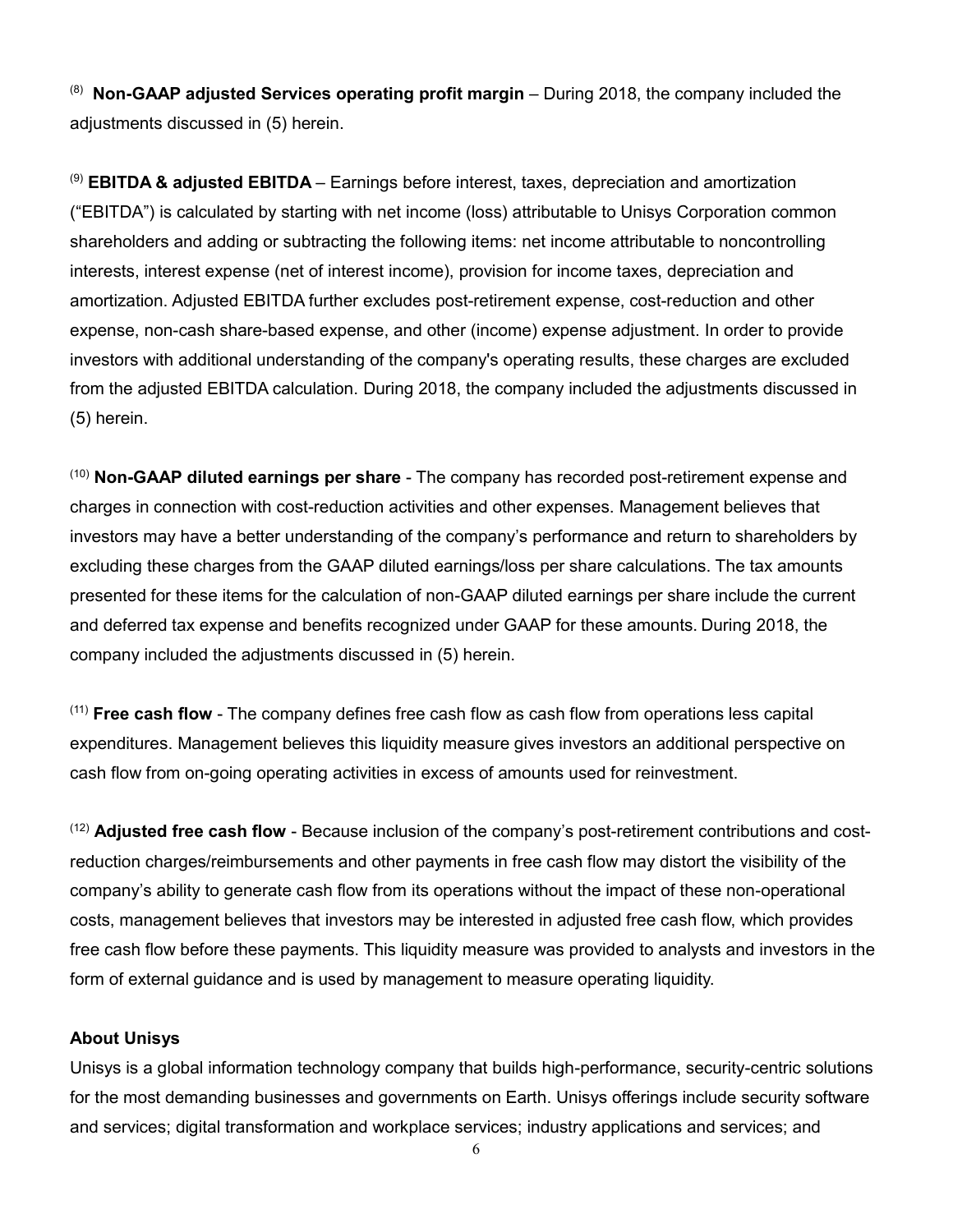innovative software operating environments for high-intensity enterprise computing. For more information on how Unisys builds better outcomes securely for its clients across the Government, Financial Services and Commercial markets, visit [www.unisys.com.](http://www.unisys.com/)

#### **Forward-Looking Statements**

Any statements contained in this release that are not historical facts are forward-looking statements as defined in the Private Securities Litigation Reform Act of 1995. Forward-looking statements include, but are not limited to, any projections of earnings, revenues, annual contract value, total contract value, new business ACV or TCV, backlog or other financial items; any statements of the company's plans, strategies or objectives for future operations; statements regarding future economic conditions or performance; and any statements of belief or expectation. All forward-looking statements rely on assumptions and are subject to various risks and uncertainties that could cause actual results to differ materially from expectations. In particular, statements concerning annual and total contract value are based, in part, on the assumption that all options of the contracts (Federal only) included in the calculation of such value will be exercised and that each of those contracts will continue for their full contracted term. Risks and uncertainties that could affect the company's future results include, but are not limited to, the following: our ability to improve revenue and margins in our services business; our ability to maintain our installed base and sell new solutions in our technology business; our ability to effectively anticipate and respond to volatility and rapid technological innovation in our industry; our ability to retain significant clients; the potential adverse effects of aggressive competition in the information services and technology marketplace; cybersecurity breaches could result in significant costs and could harm our business and reputation; our significant pension obligations and required cash contributions and requirements to make additional significant cash contributions to our defined benefit pension plans; our ability to attract, motivate and retain experienced and knowledgeable personnel in key positions; the risks of doing business internationally when a significant portion of our revenue is derived from international operations; our contracts may not be as profitable as expected or provide the expected level of revenues; our ability to access financing markets; contracts with U.S. governmental agencies may subject us to audits, criminal penalties, sanctions and other expenses and fines; a significant disruption in our IT systems could adversely affect our business and reputation; we may face damage to our reputation or legal liability if our clients are not satisfied with our services or products; the performance and capabilities of third parties with whom we have commercial relationships; an involuntary termination of the company's U.S. qualified defined benefit pension plan; the potential for intellectual property infringement claims to be asserted against us or our clients; the business and financial risk in implementing future acquisitions or dispositions; the adverse effects of global economic conditions, acts of war, terrorism or natural disasters; the possibility that pending litigation could affect our results of operations or cash flow; and the company's consideration of all available information following the end of the quarter and before the filing of the Form 10-Q and the possible impact of this subsequent event

7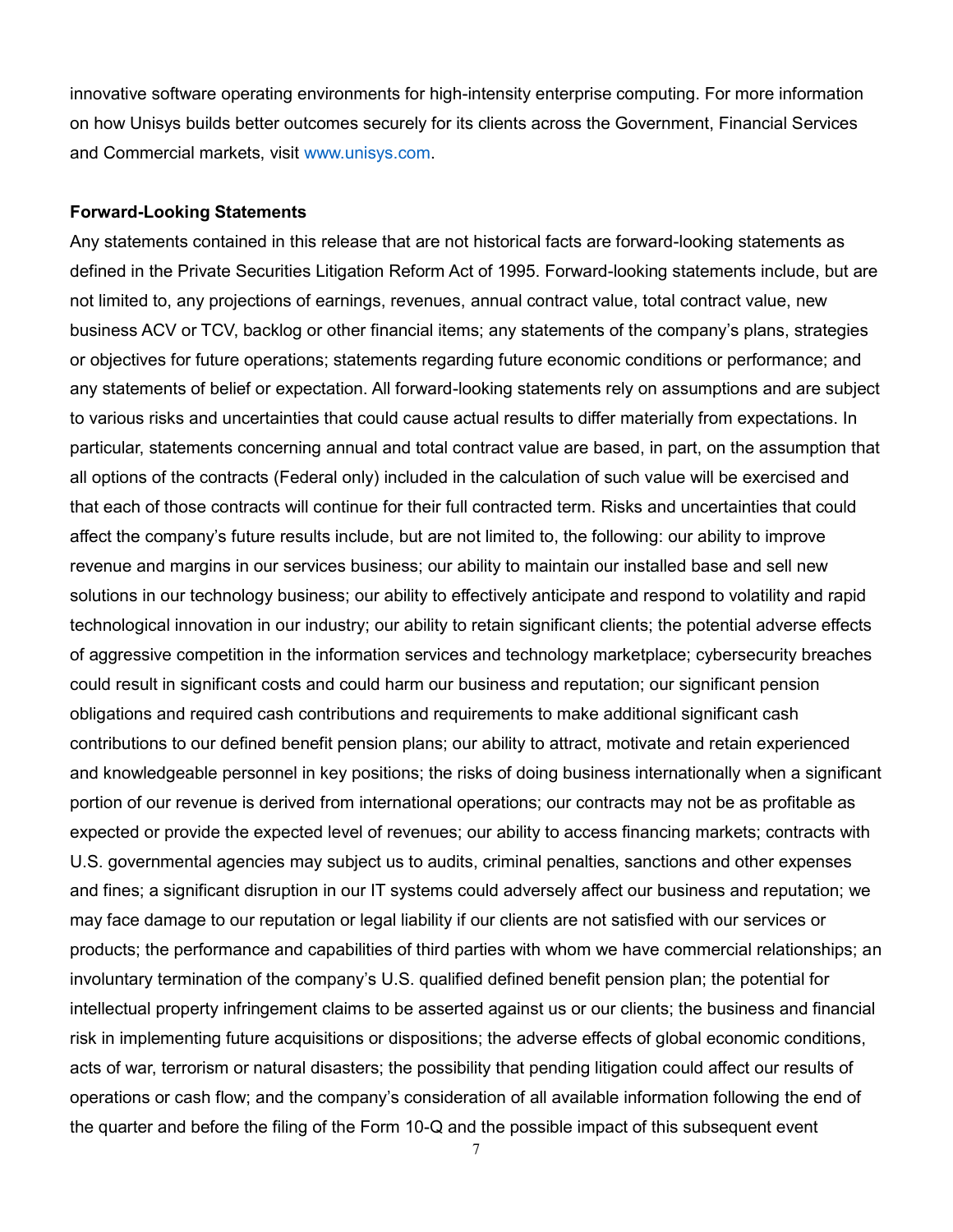information on its financial statements for the reporting period. Additional discussion of factors that could affect the company's future results is contained in its periodic filings with the Securities and Exchange Commission. The company assumes no obligation to update any forward-looking statements.

# **Contacts:**

Investors: Courtney Holben, Unisys, 215-986-3379 [courtney.holben@unisys.com](mailto:courtney.holben@unisys.com)

Media: John Clendening, Unisys, 214-403-1981 [john.clendening@unisys.com](mailto:john.clendening@unisys.com)

###

# RELEASE NO.: 1108/9625

Unisys and other Unisys products and services mentioned herein, as well as their respective logos, are trademarks or registered trademarks of Unisys Corporation. Any other brand or product referenced herein is acknowledged to be a trademark or registered trademark of its respective holder.

 $UIS - Q$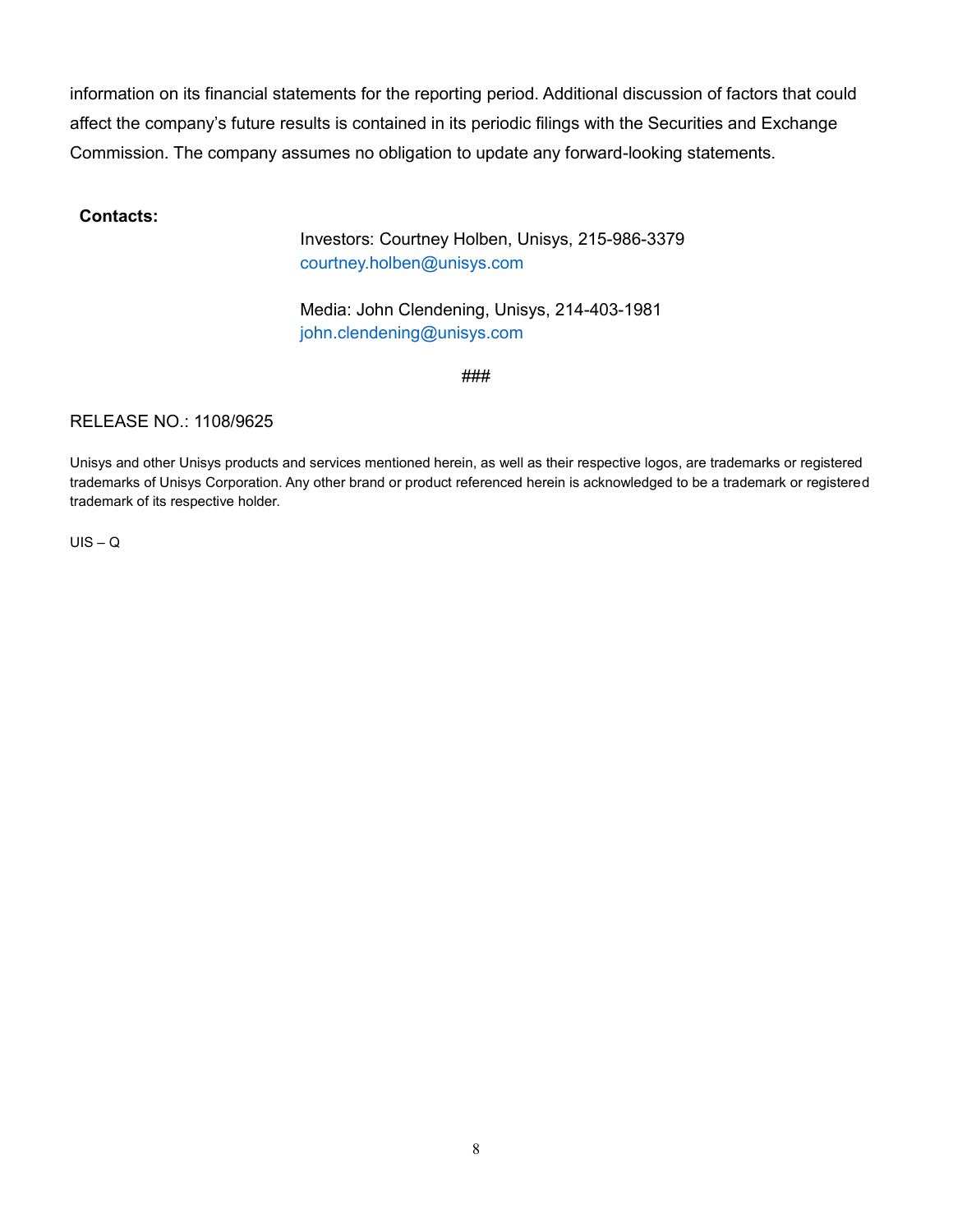#### **UNISYS CORPORATION CONSOLIDATED STATEMENTS OF INCOME (Unaudited) (Millions, except per share data)**

|                                                                 | <b>Three Months Ended</b><br>September 30, |           |                           |            |    | <b>Nine Months Ended</b><br>September 30, |  |              |
|-----------------------------------------------------------------|--------------------------------------------|-----------|---------------------------|------------|----|-------------------------------------------|--|--------------|
|                                                                 |                                            | 2018      |                           | 2017       |    | 2018                                      |  | 2017         |
| <b>Revenue</b>                                                  |                                            |           |                           |            |    |                                           |  |              |
| Services                                                        | \$                                         | 605.6 \$  |                           | 575.5      | S  | 1,760.8 \$                                |  | 1,735.6      |
| Technology                                                      |                                            | 82.7      |                           | 90.8       |    | 303.3                                     |  | 261.4        |
|                                                                 |                                            | 688.3     |                           | 666.3      |    | 2,064.1                                   |  | 1,997.0      |
| <b>Costs and expenses</b>                                       |                                            |           |                           |            |    |                                           |  |              |
| Cost of revenue:                                                |                                            |           |                           |            |    |                                           |  |              |
| <b>Services</b>                                                 |                                            | 504.9     |                           | 522.5 *    |    | 1,460.0                                   |  | $1,519.7$ *  |
| Technology                                                      |                                            | 29.6      |                           | 40.2 $*$   |    | 96.2                                      |  | 116.4 $*$    |
|                                                                 |                                            | 534.5     |                           | 562.7 *    |    | 1,556.2                                   |  | 1,636.1 *    |
| Selling, general and administrative                             |                                            | 90.9      |                           | 97.8 *     |    | 274.5                                     |  | $314.2*$     |
| Research and development                                        |                                            | 7.1       |                           | $8.7*$     |    | 21.8                                      |  | $31.3*$      |
|                                                                 |                                            | 632.5     |                           | 669.2 *    |    | 1,852.5                                   |  | 1,981.6 *    |
| <b>Operating profit (loss)</b>                                  |                                            | 55.8      |                           | $(2.9)$ *  |    | 211.6                                     |  | $15.4*$      |
| Interest expense                                                |                                            | 15.9      |                           | 16.4       |    | 48.2                                      |  | 36.4         |
| Other income (expense), net                                     |                                            | (17.7)    |                           | $(21.1)^*$ |    | (58.3)                                    |  | $(78.5)$ $*$ |
| Income (loss) before income taxes                               |                                            | 22.2      |                           | (40.4)     |    | 105.1                                     |  | (99.5)       |
| Provision for income taxes                                      |                                            | 15.2      |                           | 12.5       |    | 50.4                                      |  | 21.6         |
| <b>Consolidated net income (loss)</b>                           |                                            | 7.0       |                           | (52.9)     |    | 54.7                                      |  | (121.1)      |
| Net income (loss) attributable to noncontrolling interests      |                                            | 0.9       |                           | (11.8)     |    | 4.2                                       |  | (5.3)        |
| Net income (loss) attributable to Unisys Corporation            |                                            |           |                           |            |    |                                           |  |              |
| common shareholders                                             | \$                                         | $6.1$ \$  |                           | (41.1)     | \$ | 50.5~\$                                   |  | (115.8)      |
| Earnings (loss) per share attributable to Unisys<br>Corporation |                                            |           |                           |            |    |                                           |  |              |
| <b>Basic</b>                                                    |                                            | $0.12$ \$ |                           | (0.81)     | \$ | $0.99$ \$                                 |  | (2.30)       |
| <b>Diluted</b>                                                  | \$                                         | 0.12      | $\boldsymbol{\hat{\ast}}$ | (0.81)     | \$ | $0.89$ \$                                 |  | (2.30)       |
| Shares used in the per share computations (in<br>thousands):    |                                            |           |                           |            |    |                                           |  |              |
| <b>Basic</b>                                                    |                                            | 51,021    |                           | 50,471     |    | 50,918                                    |  | 50,388       |
| <b>Diluted</b>                                                  |                                            | 51,718    |                           | 50,471     |    | 73,265                                    |  | 50,388       |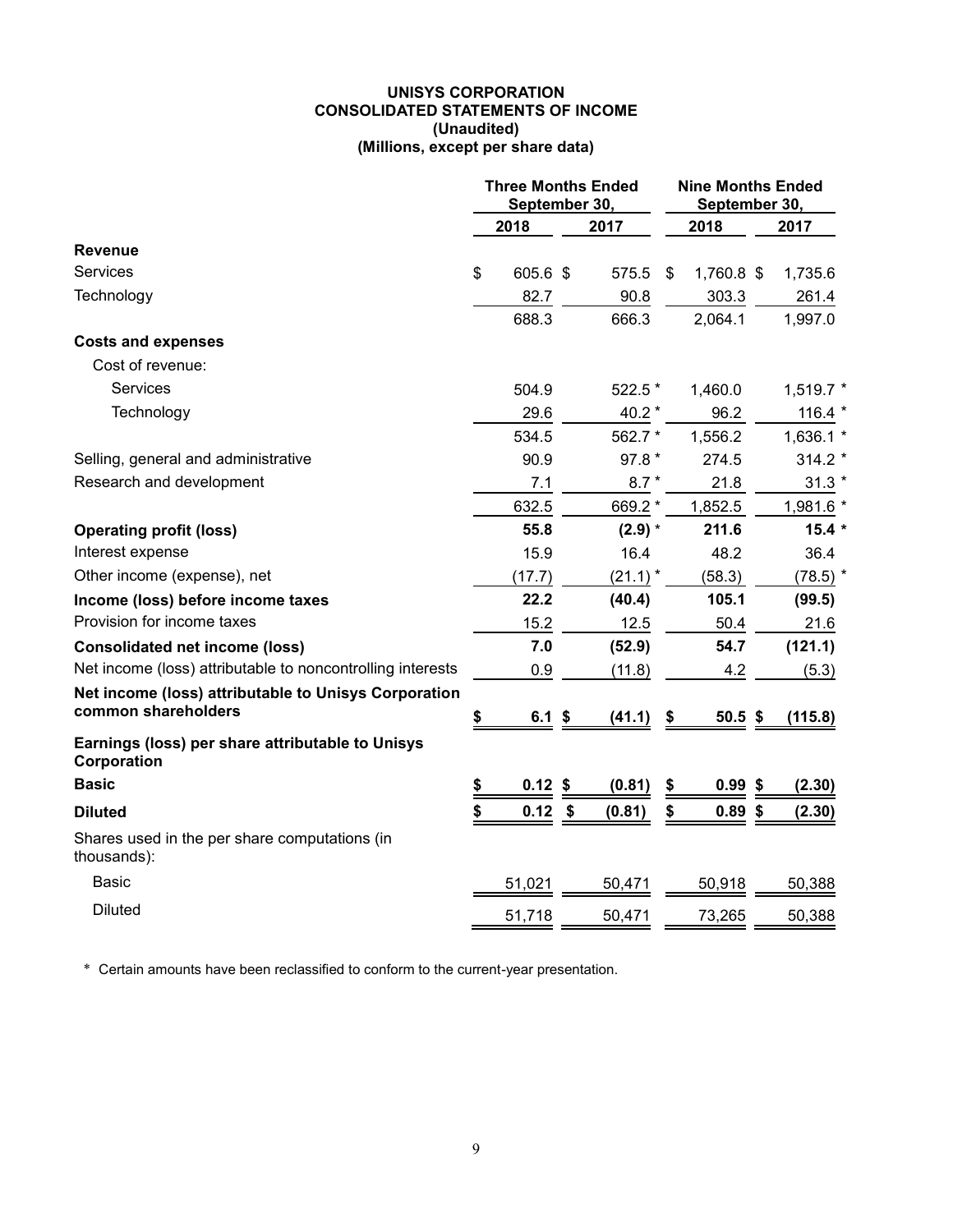#### **UNISYS CORPORATION SEGMENT RESULTS (Unaudited) (Millions)**

|                                       |    | Total          | Eliminations |       | <b>Services</b> |     | Technology |
|---------------------------------------|----|----------------|--------------|-------|-----------------|-----|------------|
| Three Months Ended September 30, 2018 |    |                |              |       |                 |     |            |
| Customer revenue                      | \$ | 688.3          | \$           |       | \$<br>605.6     | \$  | 82.7       |
| Intersegment                          |    |                |              | (4.3) |                 |     | 4.3        |
| Total revenue                         | S  | 688.3          | S            | (4.3) | \$<br>605.6     | \$  | 87.0       |
| Gross profit percent                  |    | 22.3 %         |              |       | 15.9 %          |     | 62.4 %     |
| Operating profit percent              |    | 8.1%           |              |       | 3.1%            |     | 39.7 %     |
| Three Months Ended September 30, 2017 |    |                |              |       |                 |     |            |
| Customer revenue                      | \$ | 666.3          | \$           |       | \$<br>575.5     | -\$ | 90.8       |
| Intersegment                          |    |                |              | (4.4) |                 |     | 4.4        |
| Total revenue                         | \$ | 666.3          | \$           | (4.4) | \$<br>575.5     | \$  | 95.2       |
| Gross profit percent                  |    | 15.5 % *       |              |       | 16.5 %          |     | 53.3 %     |
| Operating profit (loss) percent       |    | $% *$<br>(0.4) |              |       | 3.2%            |     | 31.1 %     |

|                                      | Total         | Eliminations |        | Services |             | Technology  |
|--------------------------------------|---------------|--------------|--------|----------|-------------|-------------|
| Nine Months Ended September 30, 2018 |               |              |        |          |             |             |
| Customer revenue                     | \$<br>2,064.1 | \$           |        | \$       | 1,760.8     | \$<br>303.3 |
| Intersegment                         |               |              | (18.3) |          |             | 18.3        |
| Total revenue                        | 2,064.1       | \$           | (18.3) | S        | 1,760.8     | \$<br>321.6 |
| Gross profit percent                 | 24.6 %        |              |        |          | 16.3 %      | 66.7 %      |
| Operating profit percent             | 10.3 %        |              |        |          | $\%$<br>3.1 | 48.1 %      |
| Nine Months Ended September 30, 2017 |               |              |        |          |             |             |
| Customer revenue                     | \$<br>1,997.0 | \$           |        | \$       | 1,735.6     | \$<br>261.4 |
| Intersegment                         |               |              | (15.1) |          |             | 15.1        |
| Total revenue                        | 1,997.0       | \$           | (15.1) | S        | 1,735.6     | \$<br>276.5 |
| Gross profit percent                 | 18.1 % *      |              |        |          | 16.3 %      | 53.2 %      |
| Operating profit percent             | $% *$<br>0.8  |              |        |          | $\%$<br>2.1 | 27.8 %      |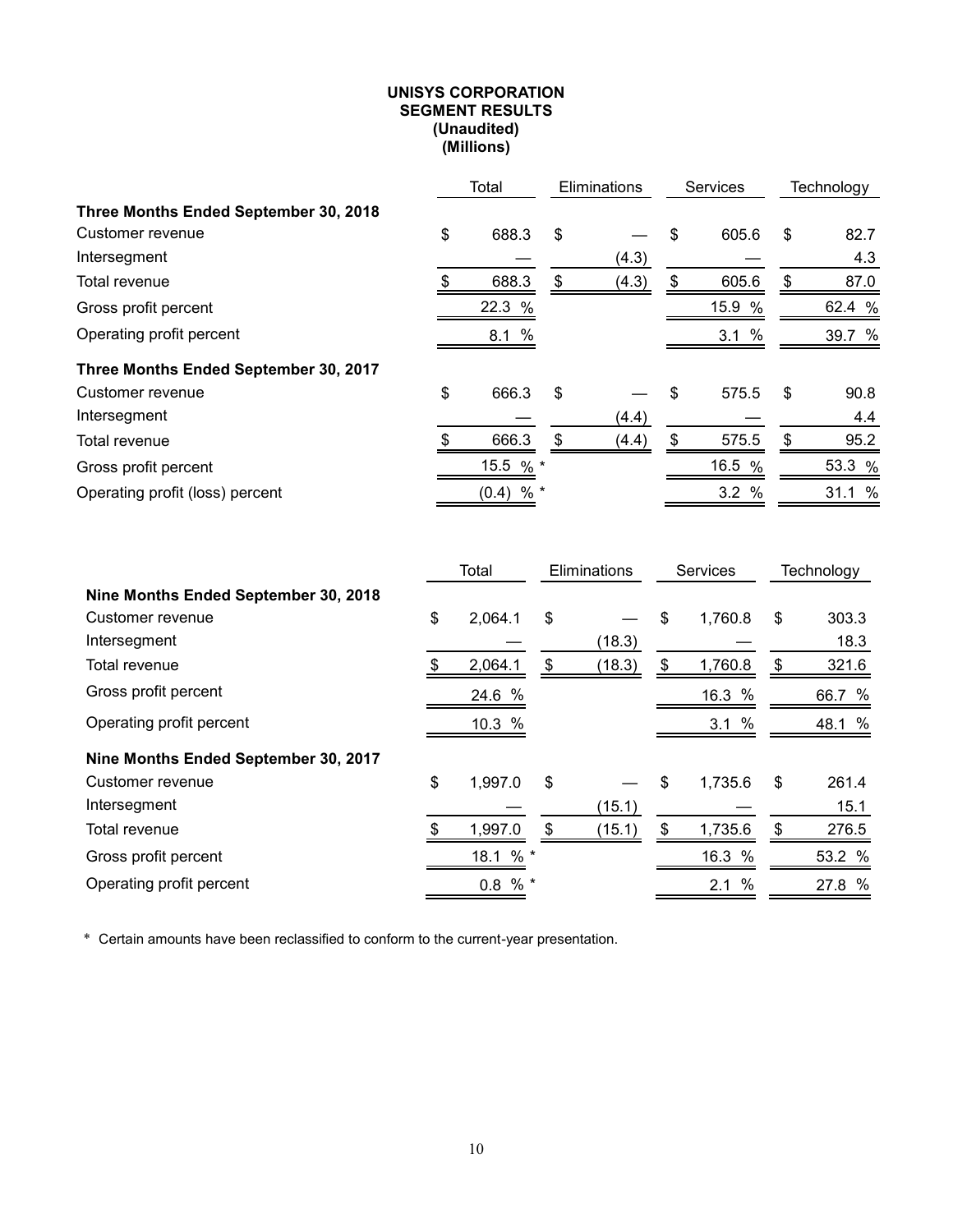#### **UNISYS CORPORATION CONSOLIDATED BALANCE SHEETS (Unaudited) (Millions)**

|                                                | September 30,<br>2018 |                  |  | December 31,<br>2017 |
|------------------------------------------------|-----------------------|------------------|--|----------------------|
| <b>Assets</b>                                  |                       |                  |  |                      |
| Current assets:                                |                       |                  |  |                      |
| Cash and cash equivalents                      | \$                    | 516.1 \$         |  | 733.9                |
| Accounts receivable, net                       |                       | 492.2            |  | 503.3                |
| Contract assets                                |                       | 73.3             |  |                      |
| Inventories:                                   |                       |                  |  |                      |
| Parts and finished equipment                   |                       | 12.3             |  | 13.6                 |
| Work in process and materials                  |                       | 10.7             |  | 12.5                 |
| Prepaid expenses and other current assets      |                       | 102.6            |  | 126.2                |
| <b>Total current assets</b>                    |                       | 1,207.2          |  | 1,389.5              |
| Properties                                     |                       | 857.2            |  | 898.8                |
| Less-Accumulated depreciation and amortization |                       | 737.4            |  | 756.3                |
| Properties, net                                |                       | 119.8            |  | 142.5                |
| Outsourcing assets, net                        |                       | 202.0            |  | 202.3                |
| Marketable software, net                       |                       | 157.2            |  | 138.3                |
| Prepaid postretirement assets                  |                       | 155.0            |  | 148.3                |
| Deferred income taxes                          |                       | 97.3             |  | 119.9                |
| Goodwill                                       |                       | 178.1            |  | 180.8                |
| Restricted cash                                |                       | 17.8             |  | 30.2                 |
| Other long-term assets                         |                       | 193.6            |  | 190.6                |
| <b>Total assets</b>                            | \$                    | 2,328.0 \$       |  | 2,542.4              |
| <b>Liabilities and deficit</b>                 |                       |                  |  |                      |
| <b>Current liabilities:</b>                    |                       |                  |  |                      |
| Current maturities of long-term-debt           | \$                    | 9.9 <sup>5</sup> |  | 10.8                 |
| Accounts payable                               |                       | 225.7            |  | 241.8                |
| Deferred revenue                               |                       | 254.7            |  | 327.5                |
| Other accrued liabilities                      |                       | 351.9            |  | 391.5                |
| <b>Total current liabilities</b>               |                       | 842.2            |  | 971.6                |
| Long-term debt                                 |                       | 640.1            |  | 633.9                |
| Long-term postretirement liabilities           |                       | 1,814.0          |  | 2,004.4              |
| Long-term deferred revenue                     |                       | 167.4            |  | 159.0                |
| Other long-term liabilities                    |                       | 68.1             |  | 100.0                |
| Commitments and contingencies                  |                       |                  |  |                      |
| <b>Total deficit</b>                           |                       | (1, 203.8)       |  | (1,326.5)            |
| <b>Total liabilities and deficit</b>           | \$                    | 2,328.0 \$       |  | 2,542.4              |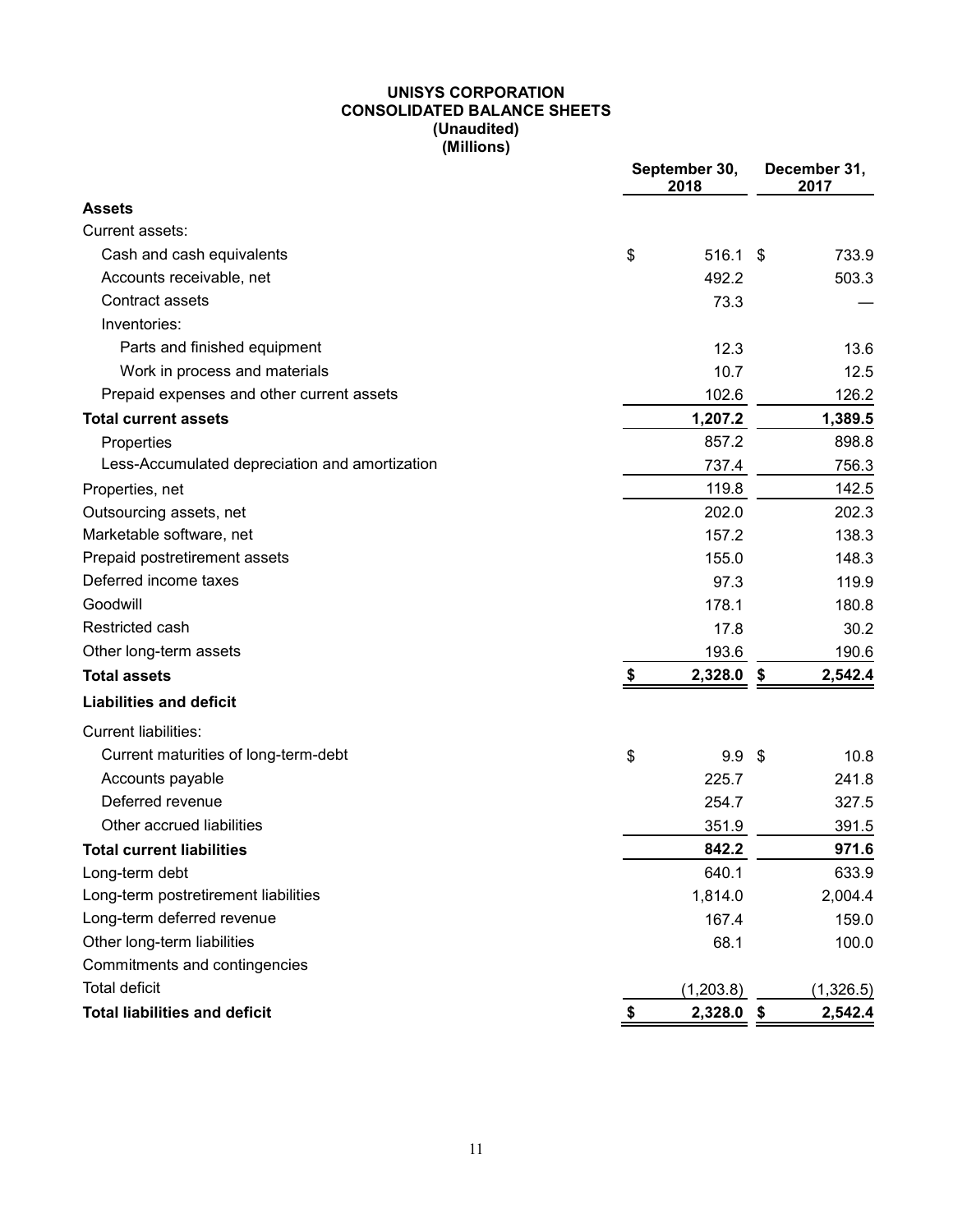#### **UNISYS CORPORATION CONSOLIDATED STATEMENTS OF CASH FLOWS (Unaudited) (Millions)**

|                                                                                                       |                | <b>Nine Months Ended</b><br>September 30, |
|-------------------------------------------------------------------------------------------------------|----------------|-------------------------------------------|
|                                                                                                       | 2018           | 2017                                      |
| Cash flows from operating activities<br>Consolidated net income (loss)                                | \$<br>54.7 \$  | (121.1)                                   |
| Adjustments to reconcile consolidated net income (loss) to net cash used for operating<br>activities: |                |                                           |
| Foreign currency transaction losses (gains)                                                           | 1.1            | (0.5)                                     |
| Non-cash interest expense                                                                             | 7.8            | 6.9                                       |
| Loss on debt extinguishment                                                                           |                | 1.5                                       |
| Employee stock compensation                                                                           | 10.0           | 8.6                                       |
| Depreciation and amortization of properties                                                           | 31.2           | 29.6                                      |
| Depreciation and amortization of outsourcing assets                                                   | 48.7           | 39.3                                      |
| Amortization of marketable software                                                                   | 42.8           | 47.1                                      |
| Other non-cash operating activities                                                                   | (2.6)          | 3.3                                       |
| Loss on disposal of capital assets                                                                    | 0.6            | 4.5                                       |
| Gain on the sale of properties                                                                        | (7.3)          |                                           |
| Postretirement contributions                                                                          | (124.5)        | $(119.2)$ *                               |
| Postretirement expense                                                                                | 58.2           | 74.5 *                                    |
| Decrease in deferred income taxes, net                                                                | 9.3            | 2.3                                       |
| Changes in operating assets and liabilities:                                                          |                |                                           |
| Receivables, net                                                                                      | (69.3)         | 3.1                                       |
| Inventories                                                                                           | (1.3)          | (2.6)                                     |
|                                                                                                       |                |                                           |
| Accounts payable and other accrued liabilities<br><b>Other liabilities</b>                            | (144.1)        | (15.3)                                    |
|                                                                                                       | (1.5)          | $(18.5)$ *                                |
| Other assets                                                                                          | 8.8            | 20.2                                      |
| Net cash used for operating activities                                                                | (77.4)         | (36.3)                                    |
| <b>Cash flows from investing activities</b>                                                           |                |                                           |
| Proceeds from investments                                                                             | 2,889.3        | 3,663.5                                   |
| Purchases of investments                                                                              | (2,892.4)      | (3,632.8)                                 |
| Investment in marketable software                                                                     | (61.7)         | (46.6)                                    |
| Capital additions of properties                                                                       | (25.0)         | (21.8)                                    |
| Capital additions of outsourcing assets                                                               | (54.4)         | (60.1)                                    |
| Net proceeds from sale of properties                                                                  | 19.2           |                                           |
| Other                                                                                                 | (0.9)          | (0.8)                                     |
| Net cash used for investing activities                                                                | (125.9)        | (98.6)                                    |
| <b>Cash flows from financing activities</b>                                                           |                |                                           |
| Proceeds from issuance of long-term debt                                                              |                | 445.0                                     |
| Issuance costs relating to long-term debt                                                             |                | (12.1)                                    |
| Payments of long-term debt                                                                            | (2.0)          | (98.4)                                    |
| <b>Financing fees</b>                                                                                 | (0.2)          |                                           |
| Other                                                                                                 | (2.2)          | 0.2                                       |
| Net cash (used for) provided by financing activities                                                  | (4.4)          | 334.7                                     |
| Effect of exchange rate changes on cash, cash equivalents and restricted cash                         | (22.5)         | 19.1                                      |
| (Decrease) increase in cash, cash equivalents and restricted cash                                     | (230.2)        | 218.9                                     |
| Cash, cash equivalents and restricted cash, beginning of period                                       | 764.1          | 401.1                                     |
| Cash, cash equivalents and restricted cash, end of period                                             | 533.9 \$<br>\$ | 620.0                                     |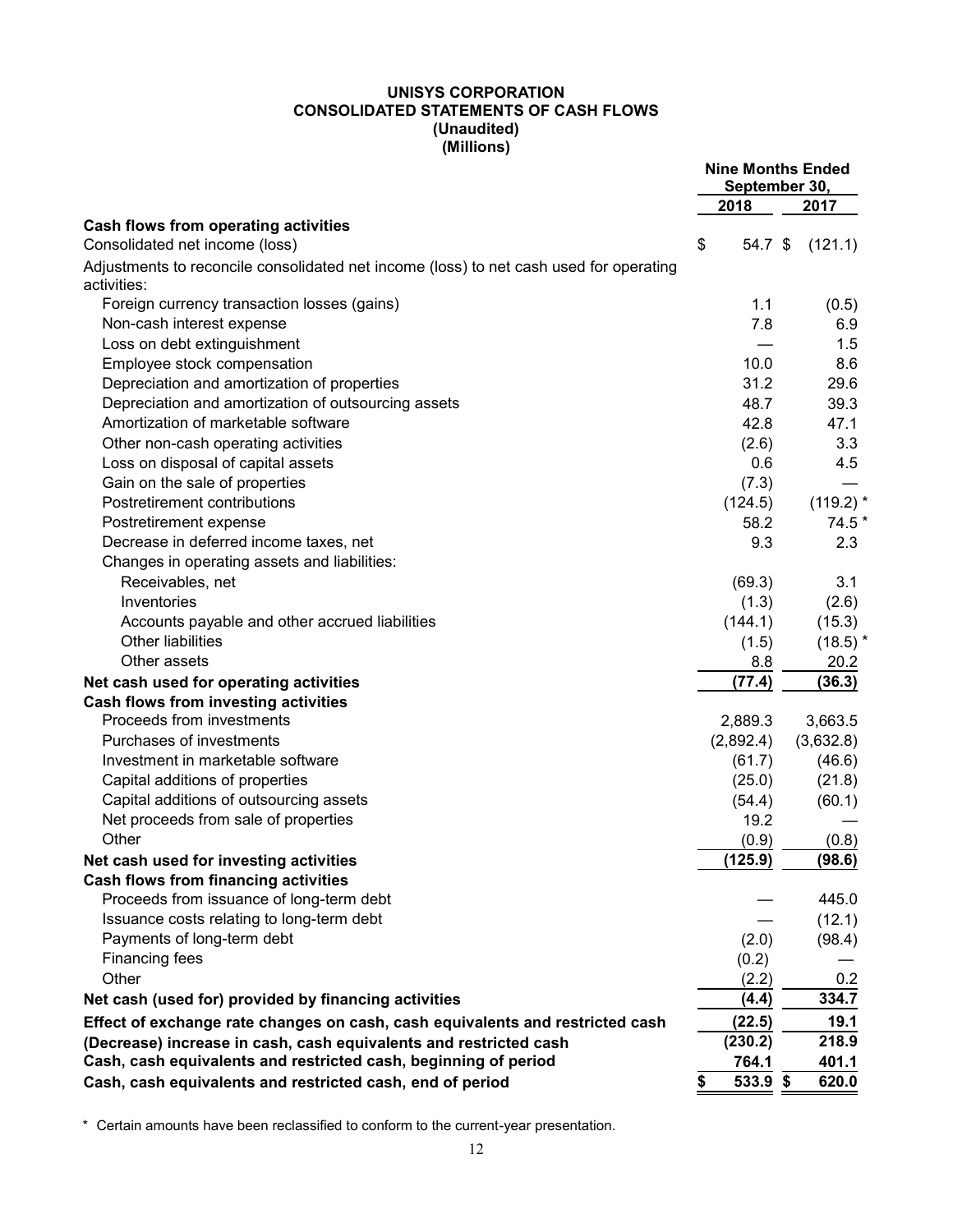#### **UNISYS CORPORATION RECONCILIATIONS OF SELECTED GAAP MEASURES TO NON-GAAP MEASURES (Unaudited)**

# **(Millions, except per share data)**

|                                                                                                |                      | <b>Three Months</b><br><b>Ended September</b> |           |  |          | <b>Nine Months</b><br><b>Ended September 30,</b> |                   |         |
|------------------------------------------------------------------------------------------------|----------------------|-----------------------------------------------|-----------|--|----------|--------------------------------------------------|-------------------|---------|
|                                                                                                |                      |                                               | 2018      |  | 2017     |                                                  | 2018              | 2017    |
| <b>GAAP net income (loss) attributable to Unisys</b><br><b>Corporation common shareholders</b> |                      | \$                                            | $6.1$ \$  |  | (41.1)   | \$                                               | 50.5 <sub>5</sub> | (115.8) |
| Topic 606 adjustment:                                                                          | pretax               |                                               |           |  |          |                                                  | (53.0)            |         |
|                                                                                                | tax                  |                                               |           |  |          |                                                  | (5.3)             |         |
|                                                                                                | net of tax           |                                               |           |  |          |                                                  | (47.7)            |         |
| Postretirement expense:                                                                        | pretax               |                                               | 19.7      |  | $25.3*$  |                                                  | 58.2              | 74.5 *  |
|                                                                                                | tax                  |                                               | (0.3)     |  | 0.1      |                                                  | (0.8)             | (1.7)   |
|                                                                                                | net of tax           |                                               | 20.0      |  | $25.2*$  |                                                  | 59.0              | 76.2 *  |
| Cost reduction and other expense:                                                              | pretax               |                                               | (4.0)     |  | 46.1     |                                                  | (6.2)             | 100.5   |
|                                                                                                | tax                  |                                               | (0.1)     |  | 1.2      |                                                  | (0.2)             | 10.2    |
|                                                                                                | net of tax           |                                               | (3.9)     |  | 44.9     |                                                  | (6.0)             | 90.3    |
|                                                                                                | minority interest    |                                               | (1.5)     |  | 11.1     |                                                  | (1.5)             | 11.1    |
|                                                                                                | net of minority      |                                               | (2.4)     |  | 33.8     |                                                  | (4.5)             | 79.2    |
| Non-GAAP net income attributable to Unisys<br><b>Corporation common shareholders</b>           |                      |                                               | 23.7      |  | $17.9*$  |                                                  | 57.3              | 39.6 *  |
| Add interest expense on convertible notes                                                      |                      |                                               | 4.9       |  | 4.8      |                                                  | 14.6              | 14.2    |
| Non-GAAP net income attributable to Unisys<br>Corporation for diluted earnings per share       |                      |                                               | 28.6 \$   |  | $22.7*$  |                                                  | 71.9 \$           | 53.8 *  |
| Weighted average shares (thousands)                                                            |                      |                                               | 51,021    |  | 50,471   |                                                  | 50,918            | 50,388  |
| Plus incremental shares from assumed conversion:                                               |                      |                                               |           |  |          |                                                  |                   |         |
|                                                                                                | Employee stock plans |                                               | 697       |  | 241      |                                                  | 479               | 308     |
|                                                                                                | Convertible notes    |                                               | 21,868    |  | 21,868   |                                                  | 21,868            | 21,868  |
| Non-GAAP adjusted weighted average shares                                                      |                      |                                               | 73,586    |  | 72,580   |                                                  | 73,265            | 72,564  |
| Diluted earnings (loss) per share                                                              |                      |                                               |           |  |          |                                                  |                   |         |
| <b>GAAP basis</b>                                                                              |                      |                                               |           |  |          |                                                  |                   |         |
| GAAP net income (loss) attributable to Unisys<br>Corporation for diluted earnings per share    |                      | \$                                            | $6.1$ \$  |  | (41.1)   | \$                                               | 65.1 \$           | (115.8) |
| Divided by adjusted weighted average shares                                                    |                      |                                               | 51,718    |  | 50,471   |                                                  | 73,265            | 50,388  |
| <b>GAAP diluted earnings (loss) per share</b>                                                  |                      | \$                                            | $0.12$ \$ |  | (0.81)   | \$                                               | $0.89$ \$         | (2.30)  |
| <b>Non-GAAP basis</b>                                                                          |                      |                                               |           |  |          |                                                  |                   |         |
| Non-GAAP net income attributable to Unisys Corporation<br>for diluted earnings per share       |                      | \$                                            | 28.6 \$   |  | $22.7*$  | \$                                               | 71.9 \$           | 53.8 *  |
| Divided by Non-GAAP adjusted weighted average shares                                           |                      |                                               | 73,586    |  | 72,580   |                                                  | 73,265            | 72,564  |
| Non-GAAP diluted earnings per share                                                            |                      | \$                                            | $0.39$ \$ |  | $0.31 *$ | \$                                               | $0.98$ \$         | $0.74*$ |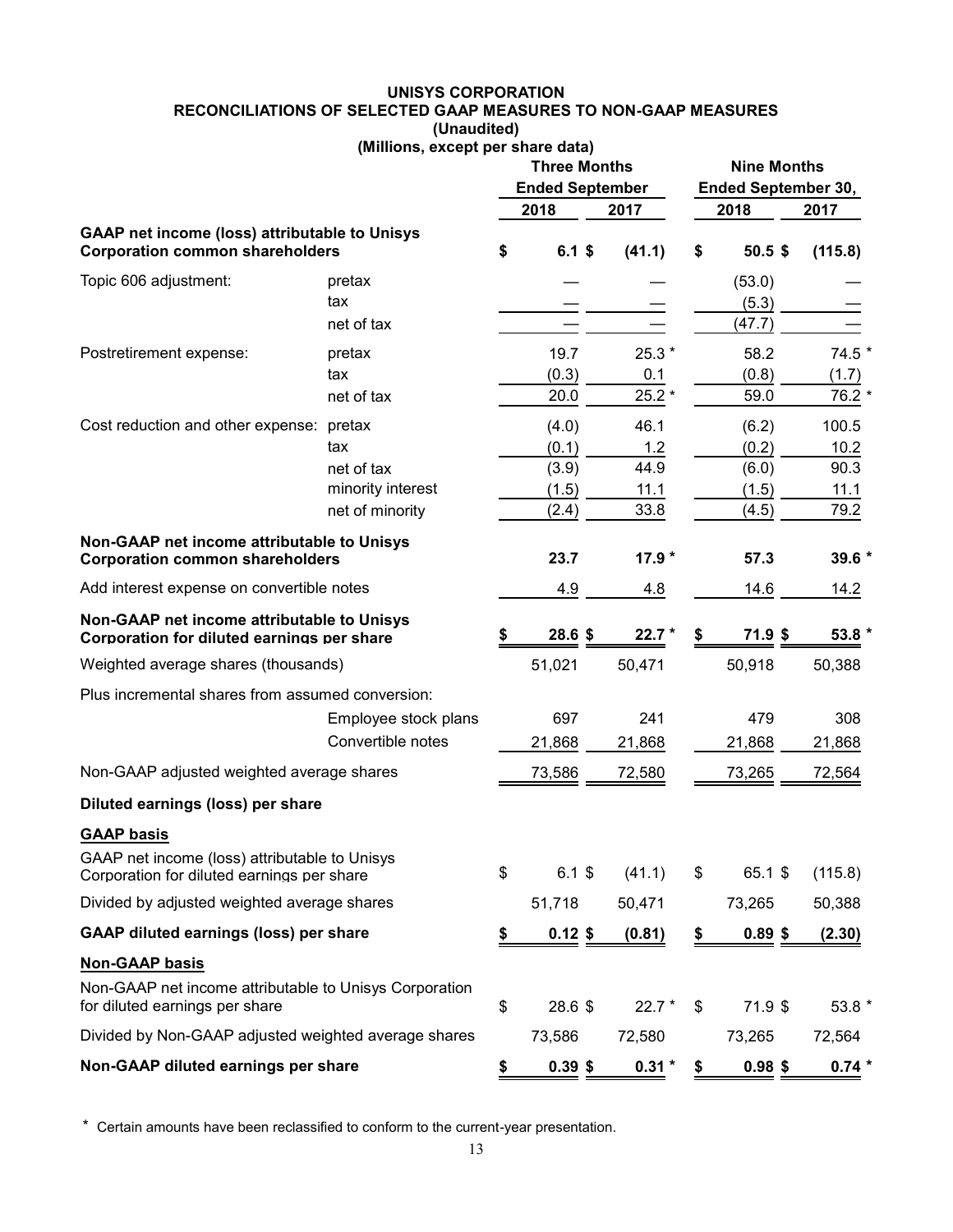#### **UNISYS CORPORATION RECONCILIATIONS OF GAAP TO NON-GAAP (Unaudited) (Millions)**

# **FREE CASH FLOW**

|                                                          | <b>Three Months</b>        |             |  | <b>Nine Months</b> |                            |             |  |         |
|----------------------------------------------------------|----------------------------|-------------|--|--------------------|----------------------------|-------------|--|---------|
|                                                          | <b>Ended September 30,</b> |             |  |                    | <b>Ended September 30,</b> |             |  |         |
|                                                          |                            | 2018        |  | 2017               |                            | 2018        |  | 2017    |
| Cash (used for) provided by operations                   | \$                         | $(15.5)$ \$ |  | 53.9               | \$                         | $(77.4)$ \$ |  | (36.3)  |
| Additions to marketable software                         |                            | (20.6)      |  | (17.8)             |                            | (61.7)      |  | (46.6)  |
| Additions to properties                                  |                            | (15.1)      |  | (5.9)              |                            | (25.0)      |  | (21.8)  |
| Additions to outsourcing assets                          |                            | (12.0)      |  | (23.2)             |                            | (54.4)      |  | (60.1)  |
| Free cash flow                                           |                            | (63.2)      |  | 7.0                |                            | (218.5)     |  | (164.8) |
| Postretirement funding                                   |                            | 51.6        |  | 43.0 *             |                            | 124.5       |  | 119.2 * |
| Cost reduction and other payments, net of reimbursements |                            | 5.2         |  | 20.2               |                            | 32.2        |  | 49.0    |
| <b>Adjusted free cash flow</b>                           |                            | $(6.4)$ \$  |  | $70.2*$            |                            | $(61.8)$ \$ |  | $3.4*$  |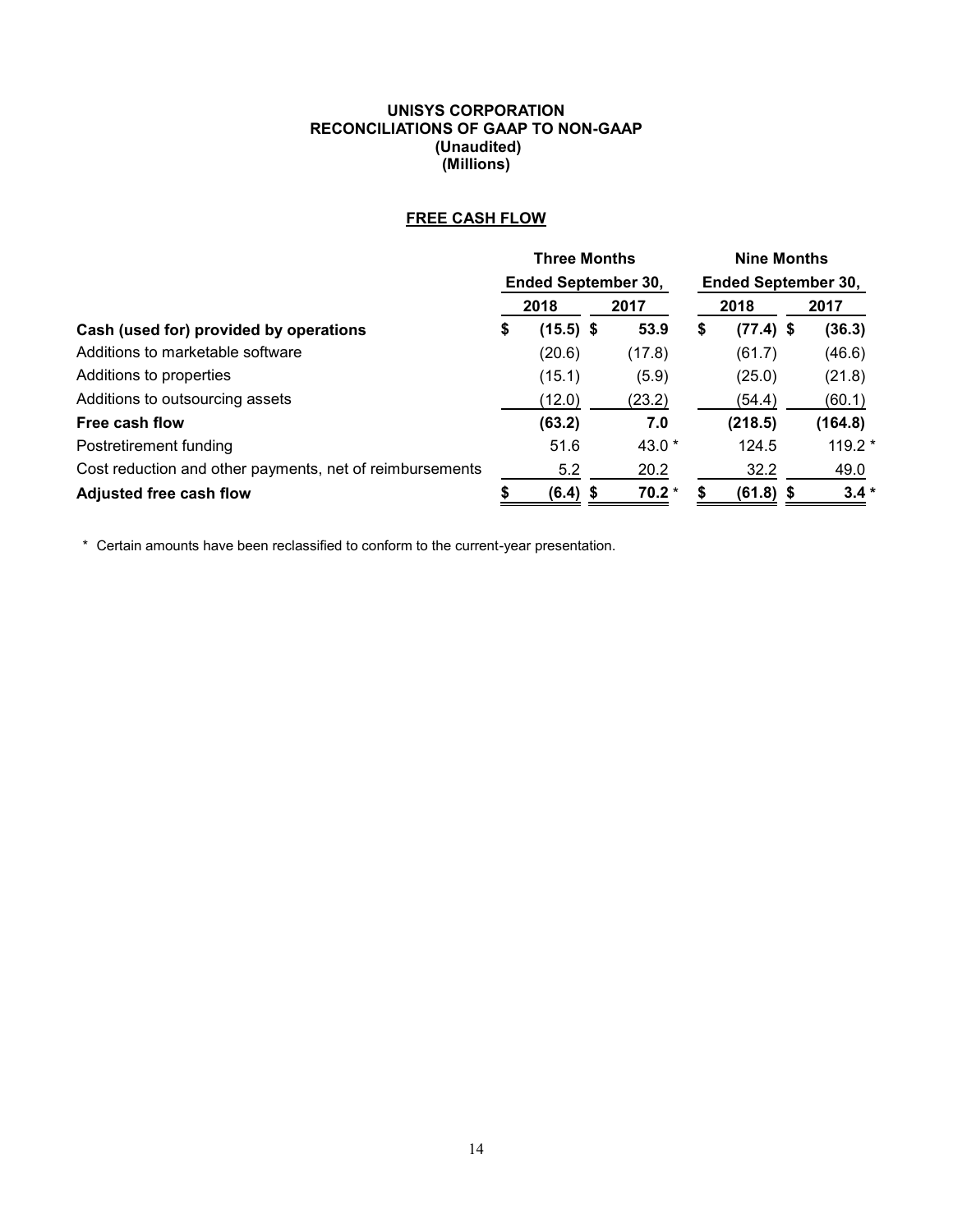#### **UNISYS CORPORATION RECONCILIATIONS OF GAAP TO NON-GAAP (Unaudited) (Millions)**

# **EBITDA**

|                                                                                          | <b>Three Months</b><br><b>Ended September 30,</b> |          |    |         | <b>Nine Months</b>         |                   |         |  |  |
|------------------------------------------------------------------------------------------|---------------------------------------------------|----------|----|---------|----------------------------|-------------------|---------|--|--|
|                                                                                          |                                                   |          |    |         | <b>Ended September 30,</b> |                   |         |  |  |
|                                                                                          |                                                   | 2018     |    | 2017    |                            | 2018              | 2017    |  |  |
| Net income (loss) attributable to Unisys Corporation<br>common shareholders              | \$                                                | $6.1$ \$ |    | (41.1)  | \$                         | 50.5 <sup>5</sup> | (115.8) |  |  |
| Net income (loss) attributable to noncontrolling interests                               |                                                   | 0.9      |    | (11.8)  |                            | 4.2               | (5.3)   |  |  |
| Interest expense, net of interest income of \$2.7, \$2.5,<br>\$9.0, \$7.2 respectively** |                                                   | 13.2     |    | 13.9    |                            | 39.2              | 29.2    |  |  |
| Provision for income taxes                                                               |                                                   | 15.2     |    | 12.5    |                            | 50.4              | 21.6    |  |  |
| Depreciation                                                                             |                                                   | 26.4     |    | 22.8    |                            | 79.9              | 68.9    |  |  |
| Amortization                                                                             |                                                   | 14.2     |    | 15.3    |                            | 42.8              | 47.1    |  |  |
| <b>EBITDA</b>                                                                            |                                                   | 76.0 \$  |    | 11.6    | S                          | 267.0 \$          | 45.7    |  |  |
| Topic 606 adjustment                                                                     | \$                                                |          | \$ |         | \$                         | $(53.0)$ \$       |         |  |  |
| Postretirement expense                                                                   |                                                   | 19.7     |    | $25.3*$ |                            | 58.2              | $74.5*$ |  |  |
| Cost reduction and other expense***                                                      |                                                   | (4.0)    |    | 45.8    |                            | (6.2)             | 100.2   |  |  |
| Non-cash share based expense                                                             |                                                   | 2.7      |    | 2.4     |                            | 10.0              | 8.6     |  |  |
| Other (income) expense adjustment****                                                    |                                                   | 1.7      |    | 5.1     |                            | 12.0              | 14.9    |  |  |
| <b>Adjusted EBITDA</b>                                                                   | \$                                                | 96.1     | S  | $90.2*$ |                            | 288.0 \$          | 243.9 * |  |  |

\*Certain amounts have been reclassified to conform to the current-year presentation.

\*\*Included in other (income) expense, net on the consolidated statements of income

\*\*\*Reduced for depreciation and amortization included above

\*\*\*\*Other (income) expense, net as reported on the consolidated statements of income less postretirement expense, interest income and items included in cost reduction and other expense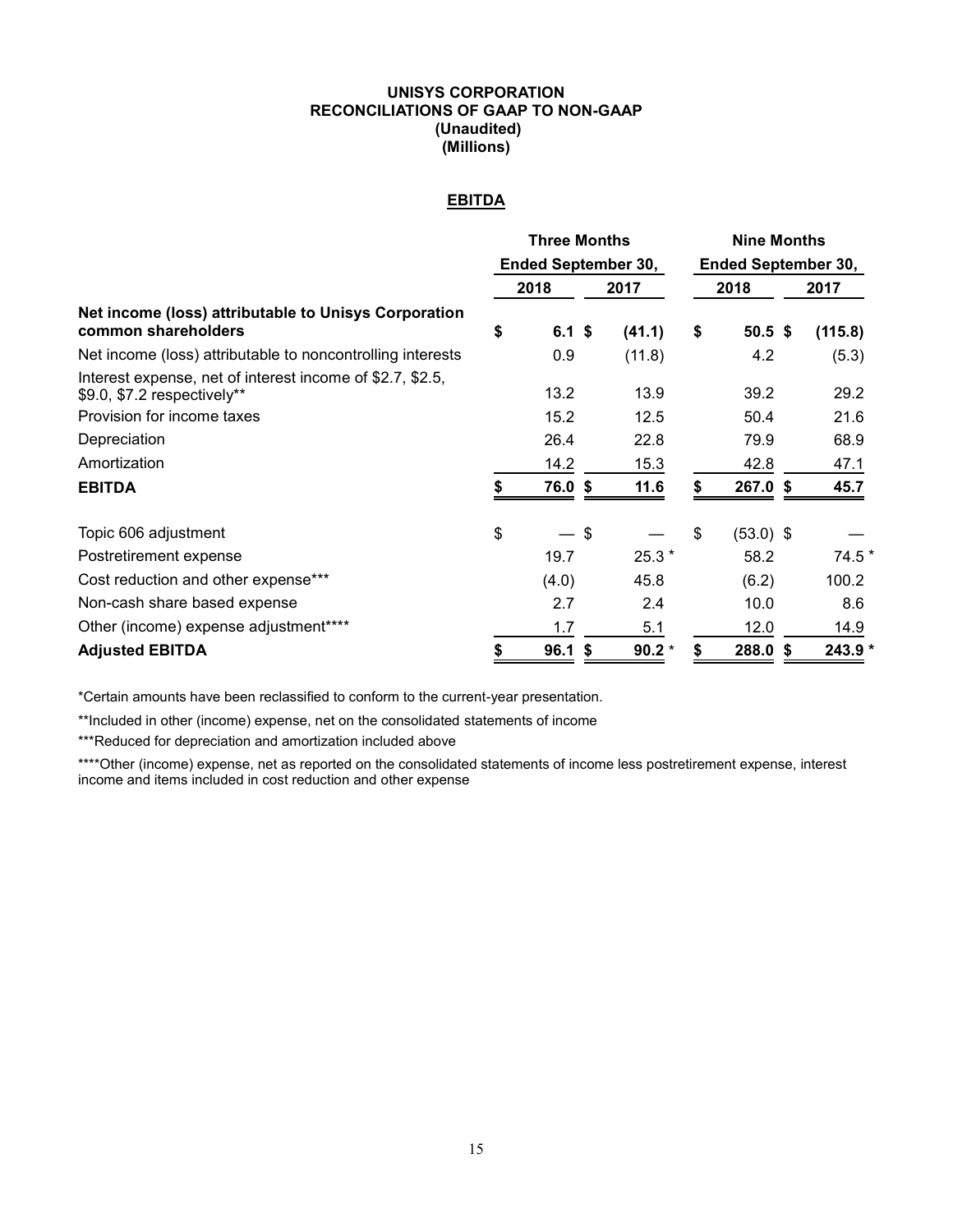#### **UNISYS CORPORATION RECONCILIATIONS OF GAAP SEGMENT REPORTING TO NON-GAAP SEGMENT REPORTING (Unaudited) (Millions)**

|                                  |                                           | <b>Three Months</b>        |               |            |              |                            | <b>Nine Months</b> |          |  |  |  |  |
|----------------------------------|-------------------------------------------|----------------------------|---------------|------------|--------------|----------------------------|--------------------|----------|--|--|--|--|
| <b>Services Segment</b>          | <b>Ended September 30,</b>                |                            |               |            |              | <b>Ended September 30,</b> |                    |          |  |  |  |  |
|                                  |                                           | 2018<br>2017               |               |            |              | 2018                       |                    | 2017     |  |  |  |  |
| <b>GAAP total revenue</b>        | \$                                        | 605.6                      | \$            | 575.5      | \$           | 1,760.8                    | \$                 | 1,735.6  |  |  |  |  |
| Restructuring reimbursement      |                                           | (3.1)                      |               |            |              | (3.1)                      |                    |          |  |  |  |  |
| <b>Non-GAAP revenue</b>          | \$                                        | 602.5                      | \$            | 575.5      | \$           | 1,757.7                    | \$                 | 1,735.6  |  |  |  |  |
| <b>GAAP gross margin</b>         | \$                                        | 96.1                       | \$            | $95.0 * $$ |              | 286.9                      | \$                 | 282.8 *  |  |  |  |  |
| Restructuring reimbursement      |                                           | (3.1)                      |               |            |              | (3.1)                      |                    |          |  |  |  |  |
| Non-GAAP gross margin            | \$                                        | 93.0                       | $\frac{\$}{}$ | $95.0 * $$ |              | 283.8                      | \$                 | 282.8 *  |  |  |  |  |
| <b>GAAP operating profit</b>     | \$                                        | 18.6                       | \$            | $18.7 * $$ |              | 54.3                       | - \$               | 36.6 *   |  |  |  |  |
| Restructuring reimbursement      |                                           | (3.1)                      |               |            |              | (3.1)                      |                    |          |  |  |  |  |
| <b>Non-GAAP operating profit</b> | \$                                        | 15.5                       | \$            | $18.7 * $$ |              | 51.2                       | \$                 | $36.6*$  |  |  |  |  |
| <b>GAAP gross margin %</b>       |                                           | %<br>15.9                  |               | 16.5 % *   |              | 16.3 %                     |                    | 16.3 % * |  |  |  |  |
| Non-GAAP gross margin %          |                                           | 15.4<br>$\frac{0}{0}$      |               | 16.5 % *   |              | 16.1 %                     |                    | 16.3 % * |  |  |  |  |
| <b>GAAP operating profit %</b>   |                                           | %<br>3.1                   |               | 3.2 $%$ *  |              | 3.1<br>%                   |                    | $2.1 \%$ |  |  |  |  |
| Non-GAAP operating profit %      |                                           | $\%$<br>2.6                |               | 3.2 $%$ *  |              | 2.9%                       |                    | $2.1 \%$ |  |  |  |  |
|                                  | <b>Three Months</b><br><b>Nine Months</b> |                            |               |            |              |                            |                    |          |  |  |  |  |
| <b>Technology Segment</b>        |                                           | <b>Ended September 30,</b> |               |            |              | <b>Ended September 30,</b> |                    |          |  |  |  |  |
|                                  |                                           | 2018                       |               | 2017       | 2018<br>2017 |                            |                    |          |  |  |  |  |
| <b>GAAP total revenue</b>        | \$                                        | 87.0                       | \$            | 95.2       | \$           | 321.6                      | \$                 | 276.5    |  |  |  |  |
| Topic 606 impact                 |                                           |                            |               |            |              | (53.0)                     |                    |          |  |  |  |  |
| <b>Non-GAAP revenue</b>          | \$                                        | 87.0                       | \$            | 95.2       | \$           | 268.6                      | \$                 | 276.5    |  |  |  |  |
| <b>GAAP gross margin</b>         | \$                                        | 54.3                       | \$            | $50.7 * $$ |              | 214.4                      | \$                 | 147.0 *  |  |  |  |  |
| Topic 606 impact                 |                                           |                            |               |            |              | (53.0)                     |                    |          |  |  |  |  |
| Non-GAAP gross margin            | \$                                        | 54.3                       | \$            | $50.7 * $$ |              | 161.4                      | \$                 | 147.0 *  |  |  |  |  |
| <b>GAAP operating profit</b>     | \$                                        | 34.5                       | \$            | $29.6 * $$ |              | $154.7$ \$                 |                    | $77.0*$  |  |  |  |  |
| Topic 606 impact                 |                                           |                            |               |            |              | (53.0)                     |                    |          |  |  |  |  |
| <b>Non-GAAP operating profit</b> | $\frac{1}{2}$                             | 34.5                       | \$            | $29.6 * $$ |              | 101.7                      | \$                 | $77.0*$  |  |  |  |  |
| <b>GAAP gross margin %</b>       |                                           | 62.4 %                     |               | 53.3 % *   |              | 66.7 %                     |                    | 53.2 % * |  |  |  |  |
| Non-GAAP gross margin %          |                                           | 62.4 %                     |               | 53.3 % *   |              | 60.1 %                     |                    | 53.2 % * |  |  |  |  |
| <b>GAAP operating profit %</b>   |                                           | 39.7 %                     |               | 31.1 $%$ * |              | 48.1 %                     |                    | 27.8 % * |  |  |  |  |
| Non-GAAP operating profit %      |                                           | 39.7 %                     |               | 31.1 % $*$ |              | 37.9 %                     |                    | 27.8 % * |  |  |  |  |